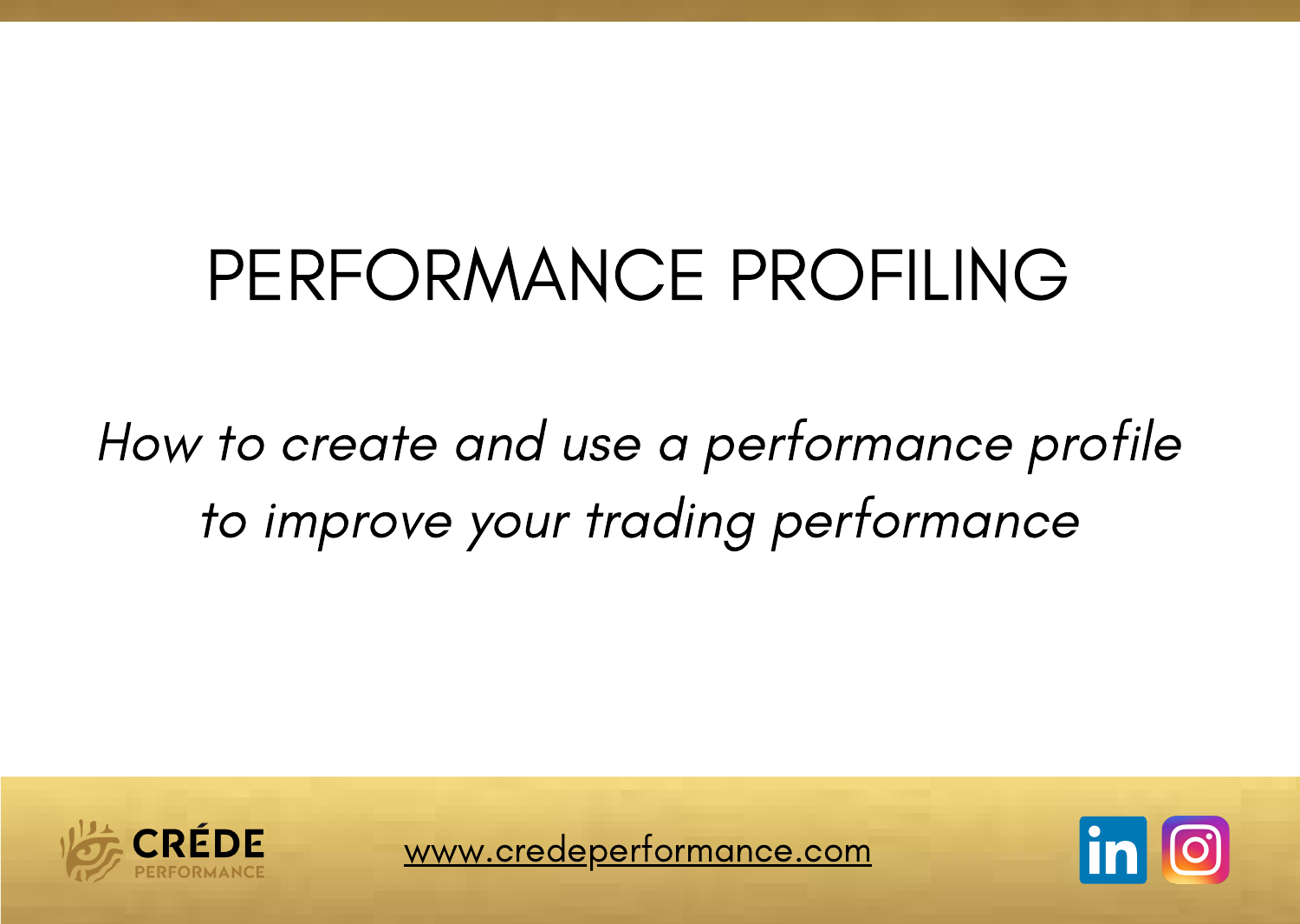## INSTRUCTIONS

- Identify all the different factors that you need to be good at in order to achieve peak trading performance (physical, mental, technical or skill, tactical & lifestyle)
- Rate yourself out of 10 on how well you are CURRENTLY doing on each factor
- Remember that 10/10 is the highest level that you need to reach in order to fulfill your own trading aspirations, taking into account the effort you are willing to invest
- Choose five factors that if you could increase your rating to 10/10 would make the biggest overall difference to your performance
- Identify ONE factor out of these five to improve immediately
- Create an action plan for how you will improve in this area



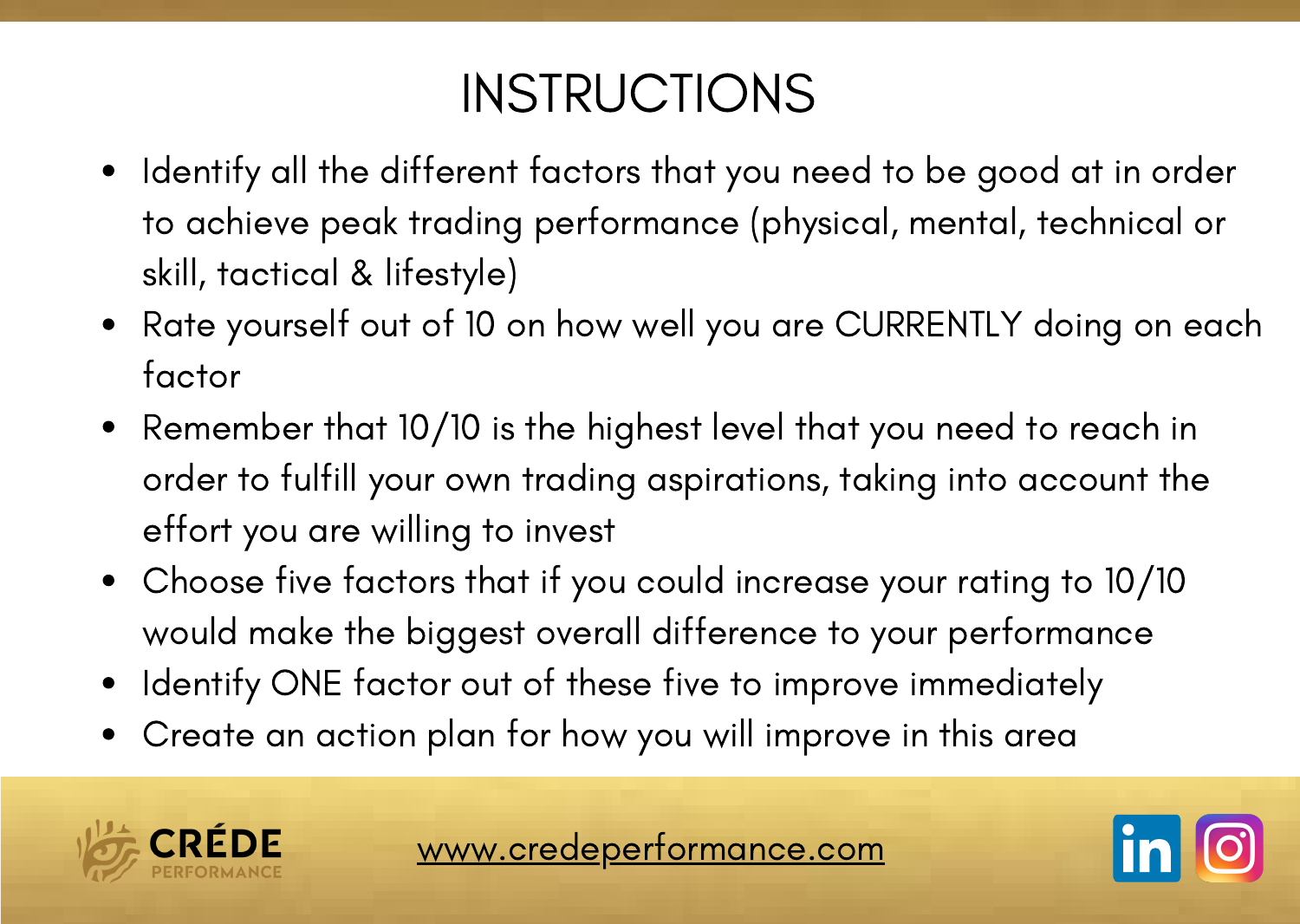